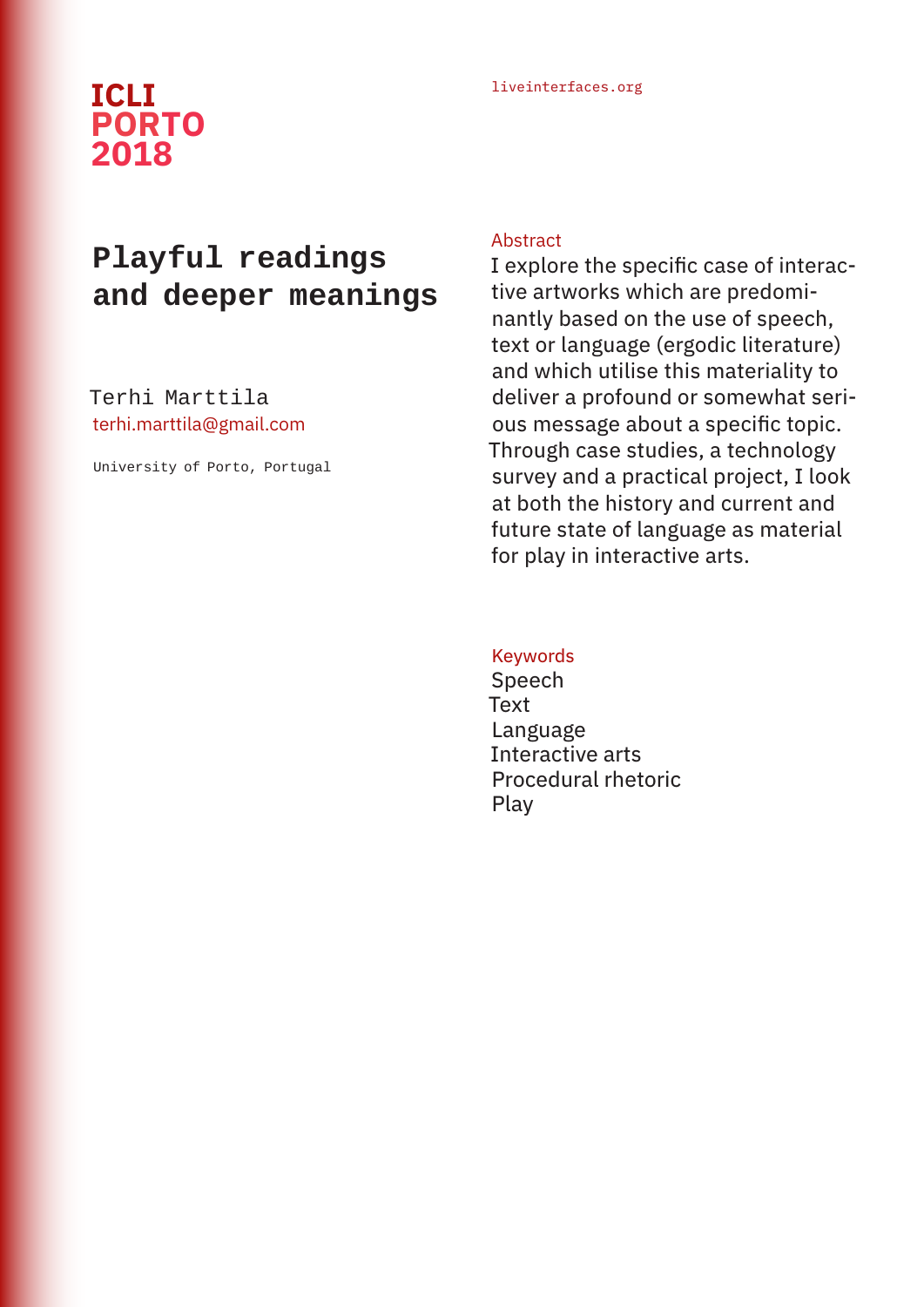# **1.Purpose of the research and its importance to the field**

There is nothing new in the creative use of speech, text and language in (interactive) arts, yet computers are becoming ever better at processing this type of material. This implies an imminent expansion in the possibilities of the materiality of language for artistic use. Language is a powerful medium with extensive capabilities for rhetoric. A digital, ergodic literature allows for interaction and play, and play can be quite engaging. The purpose of this research is to understand how artists can strike a balance between the construction of rhetoric and the creation of a space for play. It is an important area to study because technology trends will make language more accessible as a material.

## **2.Brief survey of background and related work**

Ergodic literature implies that *"nontrivial effort is required to allow the reader to traverse the text"* (Aarseth 1997, 1). By contrast, nonergodic literature would require only *"eye movement and the periodic or arbitrary turning of pages"* (ibid.). Or in the words of Katherine Hayles: *"less an object than an event, the digital text emerges as a dance between artificial and human intelligences,machine and natural languages, as these evolve together through time"* (Hayles 2006, 187).

Such an interactive text or ergodic literature could be understood as procedural media, media in which meaning and representations are created through processes. Furthermore,*"the logics that drive our [systems of procedural representation] make claims about who we are, how our world functions and what we want it to become"* (Bogost 2007, 340). Although the concept is native to videogames, Bogost notes that *"procedural rhetoric [is] a domain much broader than that of videogames, encompassing any medium - computational or not - that accomplishes its inscription via processes."* (Bogost 2007, 46).

But does media really "accomplish its inscription via processes" as Bogost claims it does? Sicart draws our attention to the fact that the notion of procedural rhetoric as a core design principle in the game design process implies that the players' behaviour in the game can be predicted or even contained by the rules of the game (Sicart 2011). Furthermore, such a proceduralist perspective would assume that *"the meaning of the game, and of play, evolves from the way the game has been created and not how it is played"*  (ibid.). However, for Sicart *"game systems can only partially contain meaning, because meaning is created through an activity that is contextual, appropriative, creative, disruptive and deeply personal"* (Sicart 2011, 87).

While meaning is created through appropriative play, the *"designers role is to open the gates for play in an object and with a purpose"* (Sicart 2014, 90). Thus the designer is needed for creating spaces for play, yet the design needs to allow space for this play occur. Indeed, this discrepancy was already pointed out by Aarseth in 1997: *"I feel it necessary to focus on broad, highly visible issues, such as the conflicts between the desires of users and the ambitions of creators."* (Aarseth 1997, 183).

It is at this juicy divide that I position my task at hand. I want to build a deeper understanding of this interplay between design of rhetoric and play, specifically within the context of ergodic literature which deals with distinct issues, topics or ideologies.

#### **3.Description of the proposed approach**

I intend to answer my research question through a two-phase approach. In the first phase, I discuss relevant concepts and theories related to ergodic literature, conduct case studies of existing works and present a survey on current technologies related to speech, text and language. For the case studies, I choose pieces which grapple with a distinct issue or ideology. I try to understand how the experience has